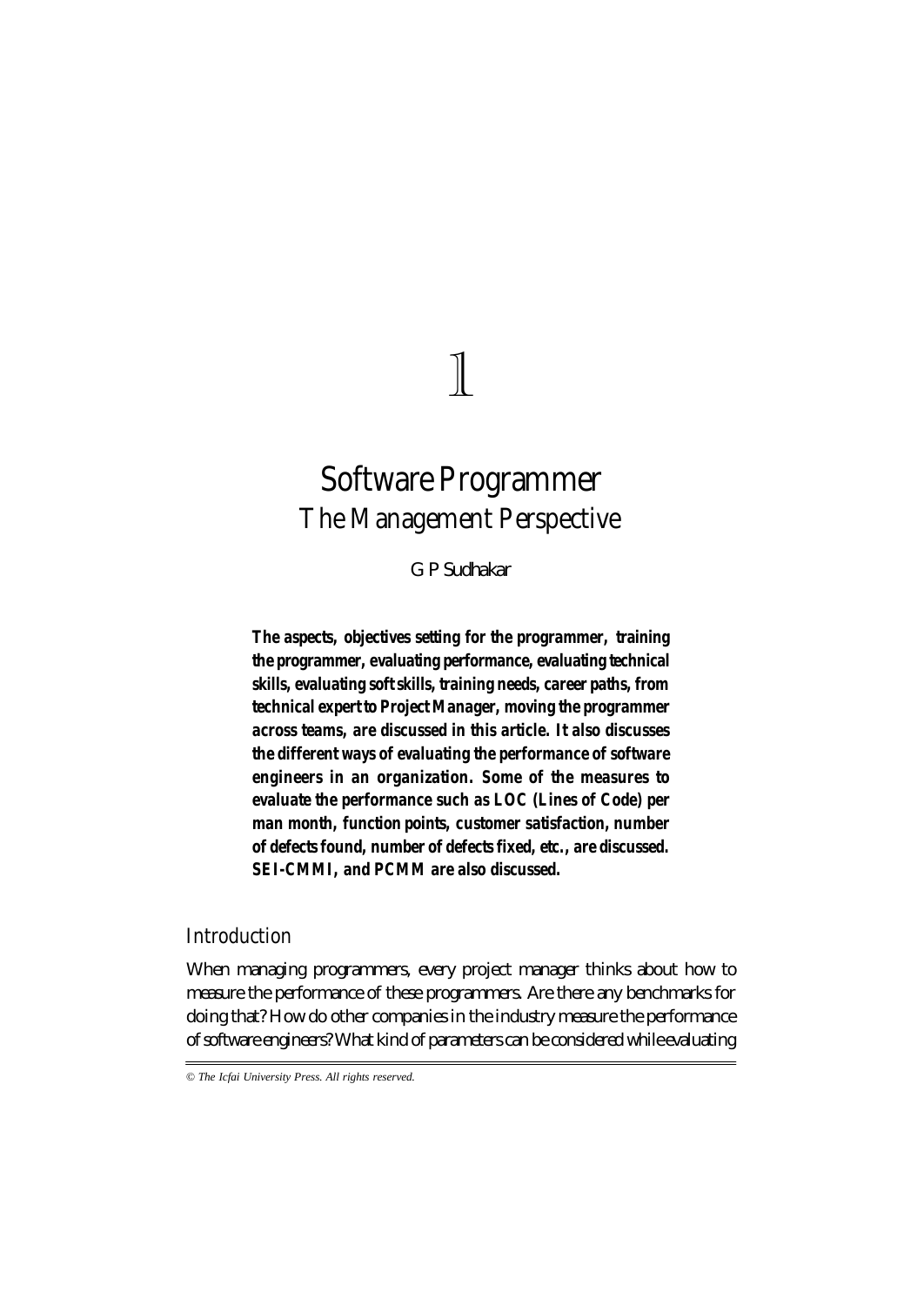the performance of software engineers? Answers to all these questions can be found in this article.

When a software engineer is recruited newly into the company, he/she undergoes the induction into the organization and into the project. Once an organizational induction is over, the engineer is assigned to a specific project to work as a team member or in a specific role in the project. The project manager introduces the new team member to all the other team members in the project. Then the new engineer undergoes the project induction and hands on training from the senior members of the team. As part of the formal process, the project manager sets the objectives to the new team member.

## **Setting Objectives**

The objectives setting can be done formally or informally. In majority of the IT organizations, it is formal. The project manager sits with the new team member and sets the objectives for the coming one year or for the coming appraisal period. These objectives include the individual targets that the team members should achieve in the forthcoming year. Usually, these objectives will be inline with the organizational objectives and the team objectives. They include the technical and non-technical objectives, which the team members should achieve in the coming appraisal period.

The technical objectives include the modules or the tasks that the team member has to execute in the project or the quality, customer satisfaction levels that the team member should reach, etc. The non-technical objectives include the communication, leadership, and presentation skills as well as specific targets. This objectives setting process takes place when a new member joins the team. The respective project manager documents these objectives and communicates them to the human resource department. A copy of the same will be with the team member as well.

#### **Providing Training**

The new team members will undergo training in the organization and in the project. Those trainings can be termed as on-the-job training and hands on training. The senior programmers or the designers in the team will train the new team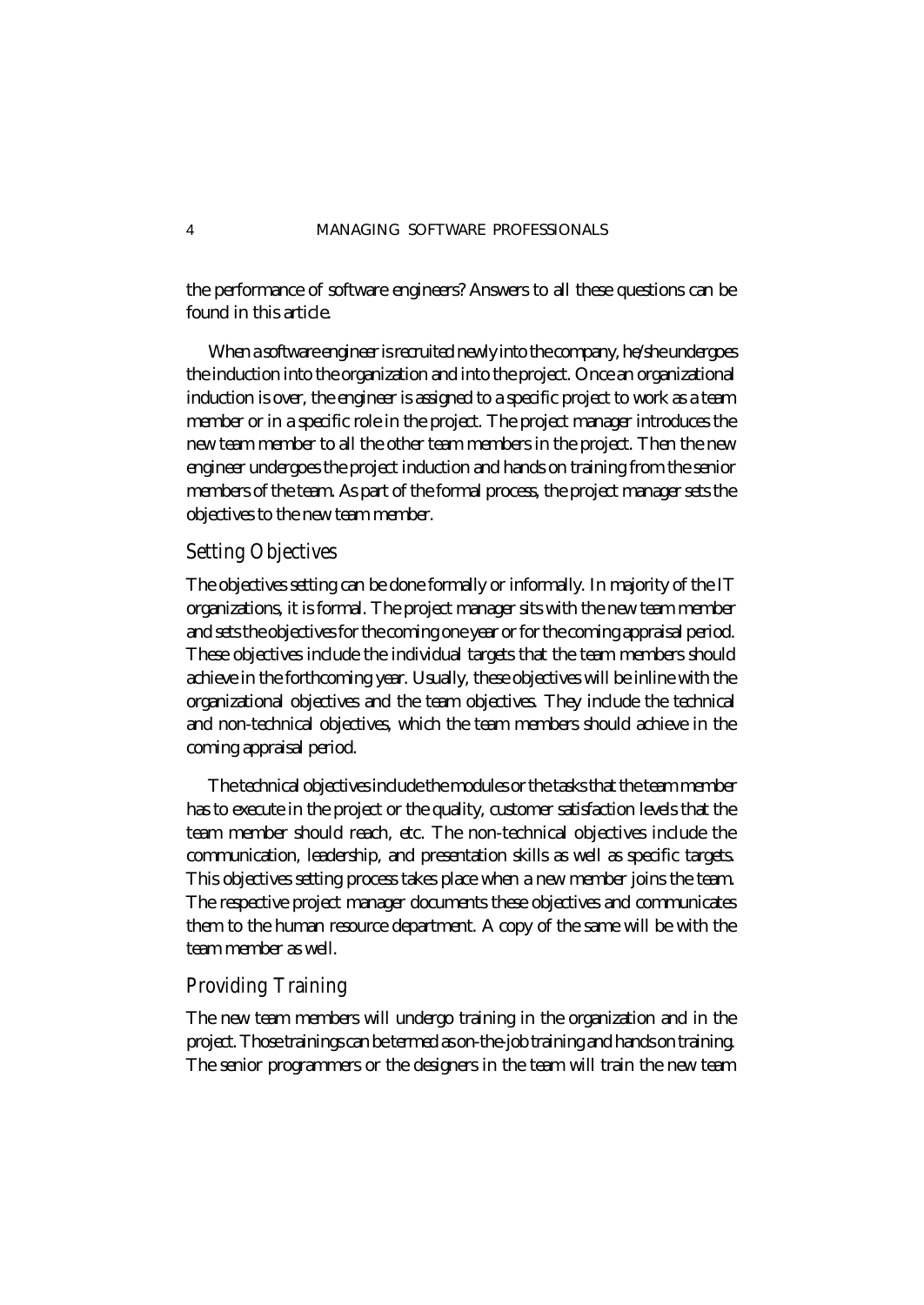members in the project specific technologies and domains. Usually every new engineer goes through the project documentation and the training manuals of the project. The project manager makes sure that every new team member is properly trained on the relevant technologies and modules. Usually, the work assigned to the team member will be inline with the objectives set by the project manager.

#### **Evaluating Performance**

Once the new team member completes one year or one appraisal period, it is time to evaluate the performance of the engineer. The project manager will conduct a formal performance evaluation under the guidelines given by the HR department. The project manager evaluates the software engineer's technical and non-technical skills.

The non-technical skills such as communication, team play, leadership skills of the engineers are evaluated during the appraisal time. Other things like business etiquettes, ethical behavior and mingling with organizational culture are also evaluated for the engineer during performance appraisal period.

According to Tom (1982), taking a poor performer out of the team may be more productive than adding a good performer to the team. The reasons for poor performance of programmer include lack of job satisfaction, lack of identification, little belief that professional behavior will result in rewards, lack of sense of professionalism at the programmer's end (Robert, 1990).

According to I M Wright (2007), it is better to take the end result into consideration, while measuring the performance of software engineers rather than consider the intermediate results. Some organizations even take the feedback from the customers while evaluating performance of software engineers.

## **Evaluating Technical Skills**

The technical skills such as designing, coding and testing of the software engineers are being evaluated during the performance appraisal time. There are many ways to measure the technical performance of software engineers. They include Lines of Code (LOC) per man month, number of Function Points (FP) implemented in a man month, time taken to implement a function point, customer satisfaction,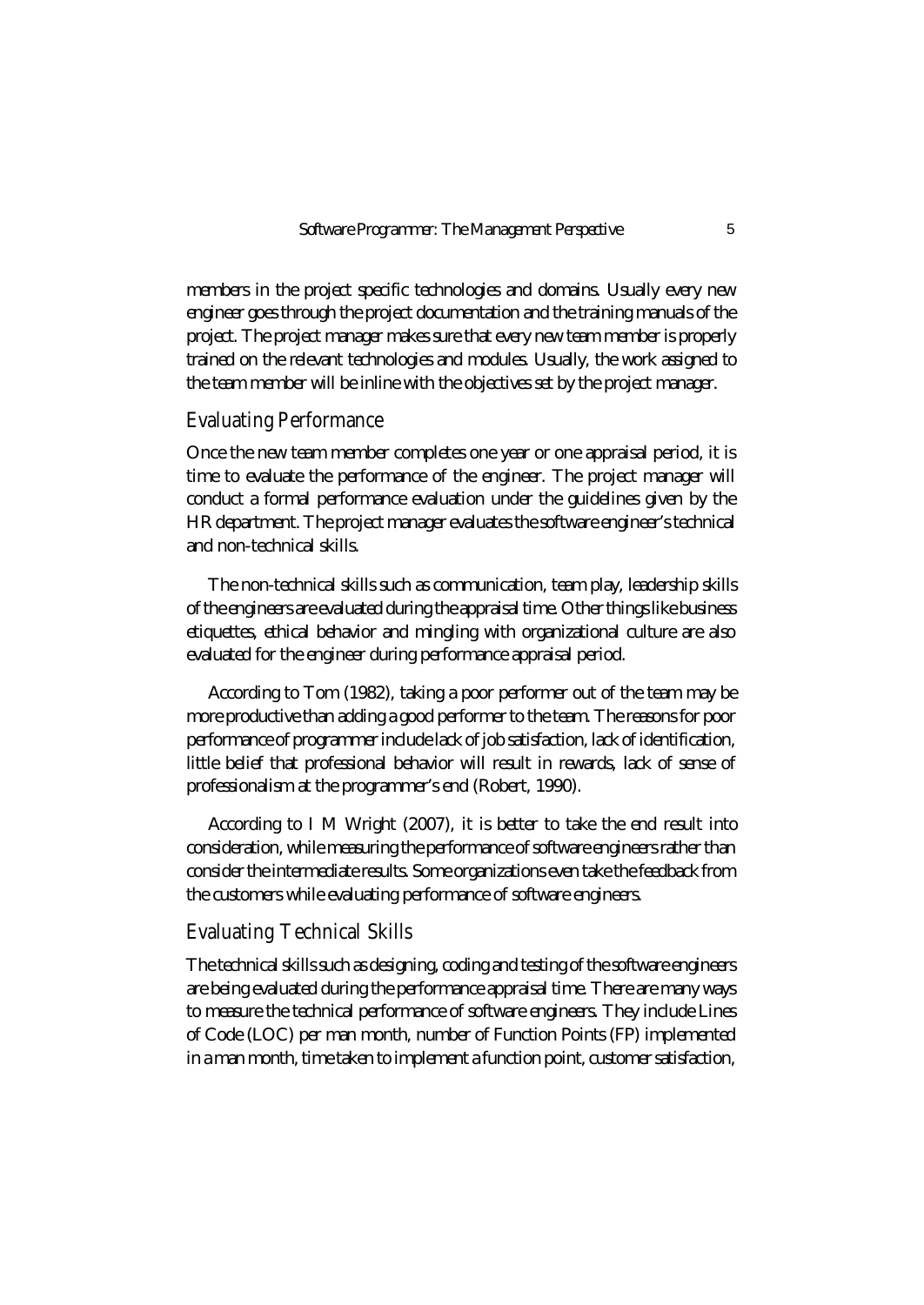number of bugs found for kilo lines of code, number of bugs fixed, time taken to fix a bug, etc.

## **Measuring Lines Of Code (LOC) per Man Month**

This is one way of measuring the performance of software engineer. However, this may not be the correct measure to compare the performance of software engineers working in a team. It is not appropriate to say that the programmer who has written 10,000 Lines of Code is more productive than the programmer who has written 1,000 Lines of Code because the code of the later programmer may be very complex to compare with the other. Or the programmers might have used two different programming languages. If the programming languages are different, it cannot be measured by the number of lines of code. It is not known that the programmer who has written more number of Lines of Code might have written code, which may not be necessary. Hence, this may not be considered as an exact measure to evaluate the performance of software engineers.

#### **Function Points Measure**

Another way of measuring the performance of programmers is to measure the number of Function Points he/she has implemented in a man month time or the time taken to implement single Function Point. Because these function points are programming language independent, it can give the reasonable measure of programmer's performance. To use this measure, there should be an expert Function Point estimator in the project team to estimate the function points accurately. In modern day organizations, separate project function point estimators, do this activity.

## **Complexity Measure**

Some of the organizations even measure the complexity of the code written by the individual programmer. This is useful to find out who has written the complex code in the project. Usually, the order of complexity of the algorithm can be found out by using different algorithm analysis and design techniques. It is best practice to measure the individual programmer's performance by using these techniques.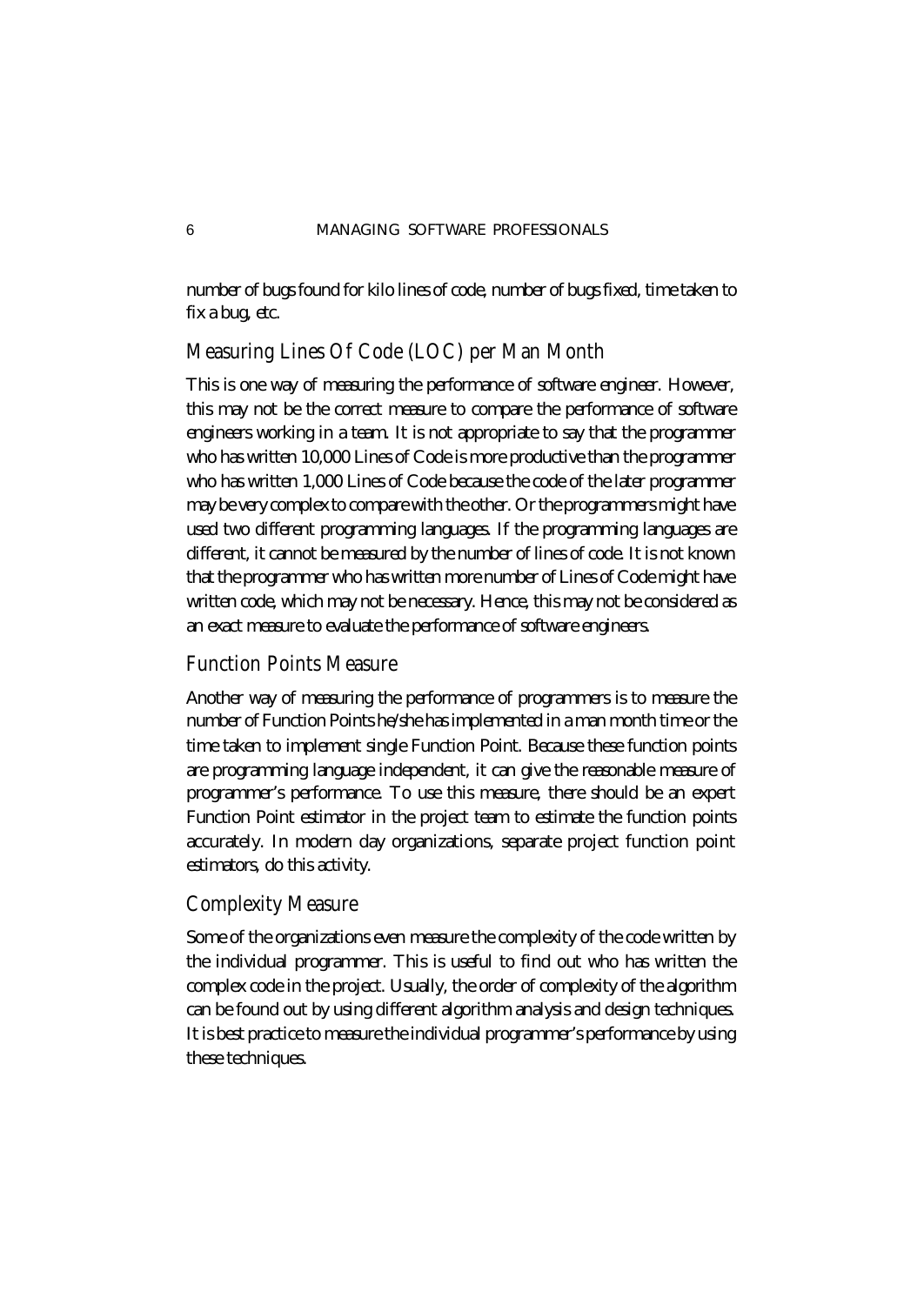#### **Combination of Measures**

As we know the Lines of Code (LOC) per man month measure cannot give the correct measure to evaluate the performance of programmer, it is best practice to have a combination of all these measures while evaluating the performance of software engineers. The other measures include number of use cases implemented in man month, number of bugs found per kilo Lines of Code, number of bugs fixed, time taken to fix a bug, and backward traceability etc. Many organizations in the industry use the combination of all these measures while evaluating the performance of software engineers.

According to Suresh (2008), defects, injected during the design, need more time to fix than the defects injected during the coding time. Software Engineering Institute (SEI) of Carnegie Mellon University (CMU) has defined a Personal Software Process (PSP) to evaluate the individual programmers performance. SEI has also defined a Team Software Process (TSP) to evaluate the performance of teams as well. The Personal Software Process takes into consideration of the individual programmer and the time he/she has taken in each stage such as design, coding, and defect correction etc. According to Suresh (2008), some of the metrics of PSP take into consideration of planned vs actual estimates of tasks of the individual programmer.

#### **Evaluating Soft Skills**

During performance appraisal, the non-technical skills of the programmer such as communication skills, comfortability with team, meeting the organizational objectives, aligning with organizational culture, meeting the organizational code of conduct, behavioral aspects of the programmer are also evaluated. These aspects will have significant weightage in the programmer's performance appraisal process.

Usually, the organizations are observing the engineers behavior in teams because the teams rather than individuals are executing many of the projects in organizations.

#### **Leadership Training for Future Roles**

Based on the performance appraisal of the programmer, training needs are identified for the individual programmer. Based on the interests of the engineer and project requirements, he or she will be given advanced technical training or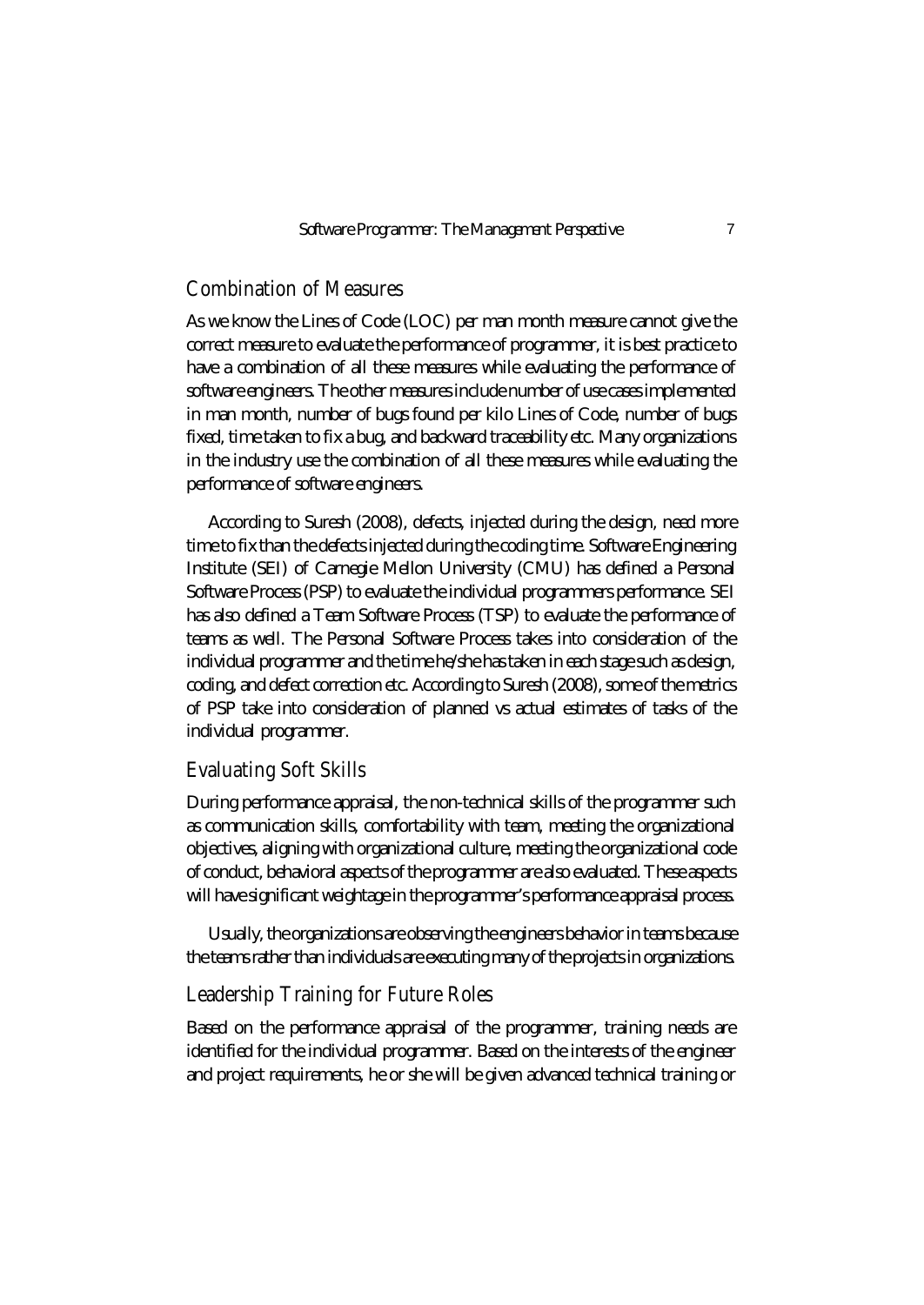managerial training. The programmers who took the advanced technical training will become the future designers and architects and the programmers who took the managerial training will fill the future project management roles in the organization.

Here, one important thing to be kept in mind is that the best programmer may not become a best manager. Because, the project manager should need entirely different skill set which include decision-making, negotiation, problem solving, leadership, conflict resolution, quantitative, conceptual and communication skills.

#### **Career Paths for Programmers**

The programmers can take the path of either management or Architecture/Design path. Based on the programmer's interests, he or she can get trained towards that direction. Usually, experienced programmers become designers or technical leads for the product. Those who are interested in communication and team leading roles may become the project leaders and project managers in the organization.

If a programmer chooses the managerial path, he can grow to project, program, portfolio manager and Director (Engineering) and VP positions in the organization. If he or she chooses the technical path, they can become Technical Leader, Designer, Architect and Chief Architect for the product.

According to John (2006), the programmers can pursue senior technical positions, business and system analysis positions, project management positions and management roles. Making the shift to management can be done on the job by taking more responsibility, polishing problem-solving skills and using creativity at workplace (John, 2006).

## **From Technical Expert to Project Manager**

According to Alfonso (2007), some companies assume that the next position to programmer is project manager without even taking the consent and interest of the programmer into account. Project management roles need special skills other than programming skills. Those skills include communication, presentation, leadership, problem solving, decision-making, negotiation, and conceptual skills.

A programmer can become project manager by taking more responsibility and leading other team members in the team. He needs to have an understanding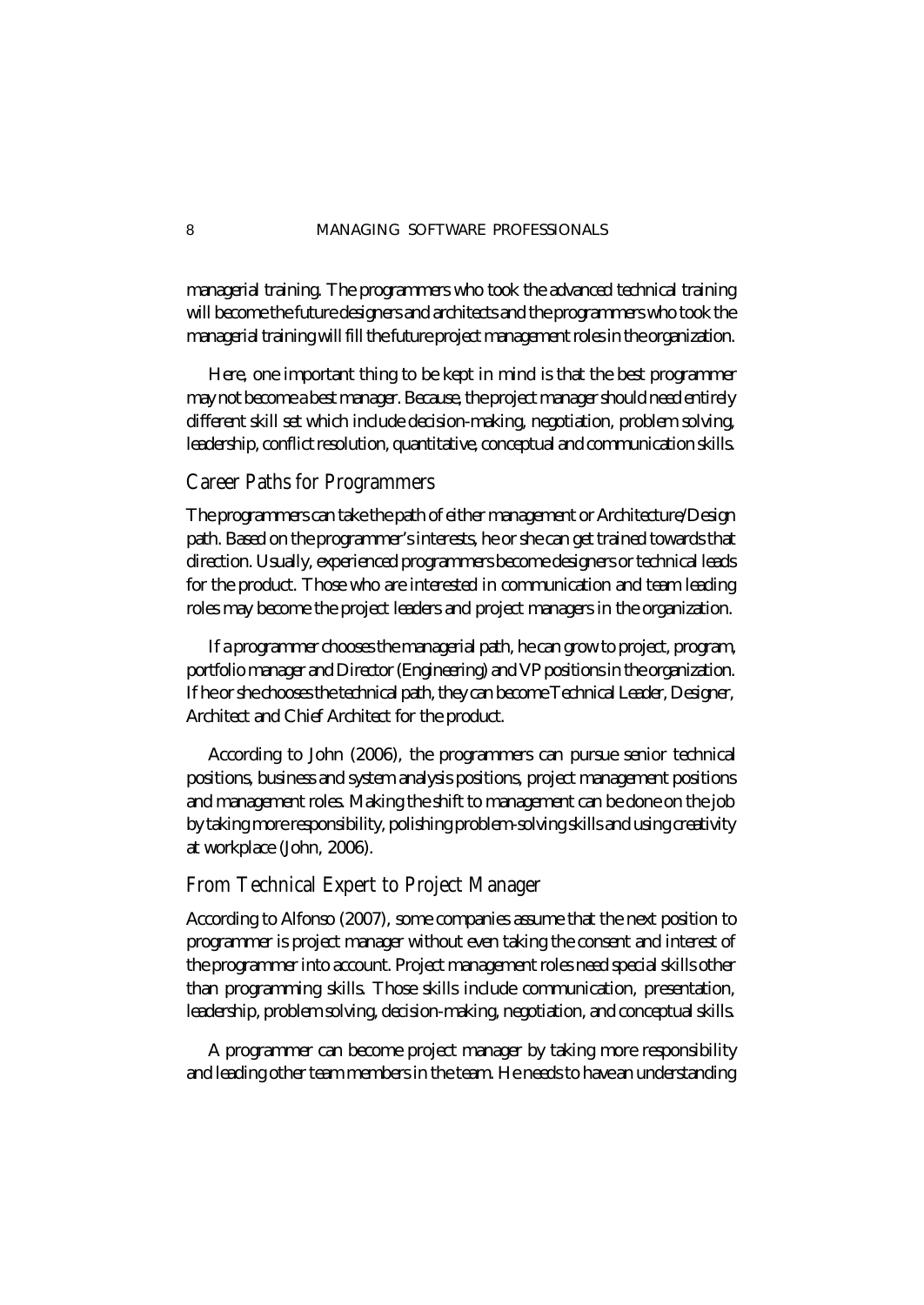of project scope, time, cost, quality, human resources, communications, risk and procurement management techniques and tools. He needs to have the knowledge of the project management knowledge areas mentioned above. One should gain skills and experience in managing projects and people to grow in the managerial paths.

## **Moving Across Projects**

Once the programmer spends sometime in one project, he/she will be moved to another project, based on the project completion, or needs of other important projects within the organization. He/she can move across the domains or across the technologies or across the verticals.

Usually the senior project managers, program and resource managers move the team members across the projects based on the organizational requirements and the team member's needs or interests.

## **Promotions/Transfers/Onsite**

Based on the programmers' performance appraisal, promotions, demotions and transfers take place in the organization. The promotions can be towards more technical roles or towards managerial roles. If the organization feels that the programmer's performance is not meeting the requirements of the project, they can even move him to the low level technical roles in other projects or even some disciplinary action can be taken.

There are some industry standards evolved in measuring the organizational performance and individual performance. Capability Maturity Model Integration (CMMI) and People Capability Maturity Model (PCMM) come under those standards used to evaluate the maturity of the processes in the organization. These models were developed by the Software Engineering Institute (SEI) at Carnegie Mellon University. Explanation of these two models follows.

## **CMMI (Capability Maturity Model Integration)**

The Software Engineering Institute (SEI) at Carnegie Mellon University issues the CMMI standards. Capability Maturity Model Integration is a process improvement approach, which provides organizations with essential elements of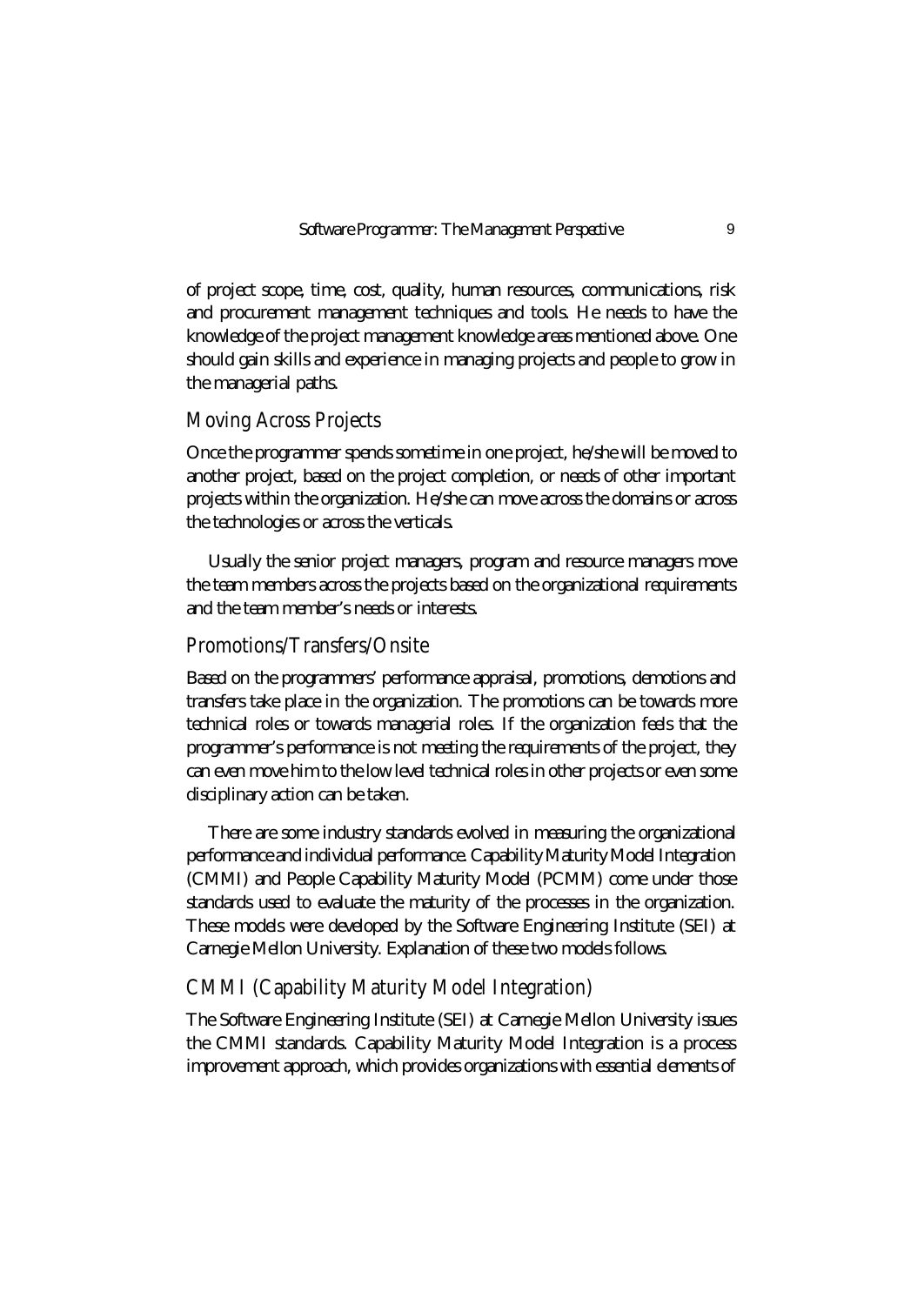effective processes. It can be applied to projects, departments or to the entire organization. CMMI helps in integrating the organizational functions with the quality processes and gives guidance as well as sets goals for quality processes.

One of the benefits of CMMI is that more linking is possible between engineering activities and organizational business objectives. It also fully complies with relevant ISO standards. The different levels of CMMI include initial, managed, defined, quantitatively managed, and optimizing. CMMI is being adopted across Americas, Europe, Asia, Australia and Africa.

# **PCMM (People Capability Maturity Model)**

People Capability Maturity Model (PCMM) is also from SEI. It focuses on continuous improvement and development of human aspects of the organization. There are different maturity levels defined in PCMM, which deal with the human resources, and organization development related aspects. PCMM gives a framework, which helps the organizations in addressing the critical people issues.

#### **Conclusion**

More research is needed in order to find out the benchmarks for evaluating the performance of the software engineers. Majority of the modern organizations use the combination of different measures mentioned in this article. There is scope for the development of standards in measuring the performance of programmers. As a team player, both the technical and soft skills of the programmer together make him/her a good contributor to the project in turn to the success of the organization. Hence, there should be good and reasonable measures to evaluate the performance of software engineers working in the industry. With the application of PCMM frameworks, the organizations can handle the people issues in a more matured way.

*(G P Sudhakar, MCA, M.Tech, EMBA, PMP, MIMA, ADM (PhD), Consulting Editor, Icfai Research Center, The Icfai University, Hyderabad. He can be reached at sudhakar@iupindia.org).*

#### **References**

1. Alfonso Bucero (2007), "From Technical Expert to Project Manager", *PM World Today,* Vol. IX, Issue VIII, August 2007.